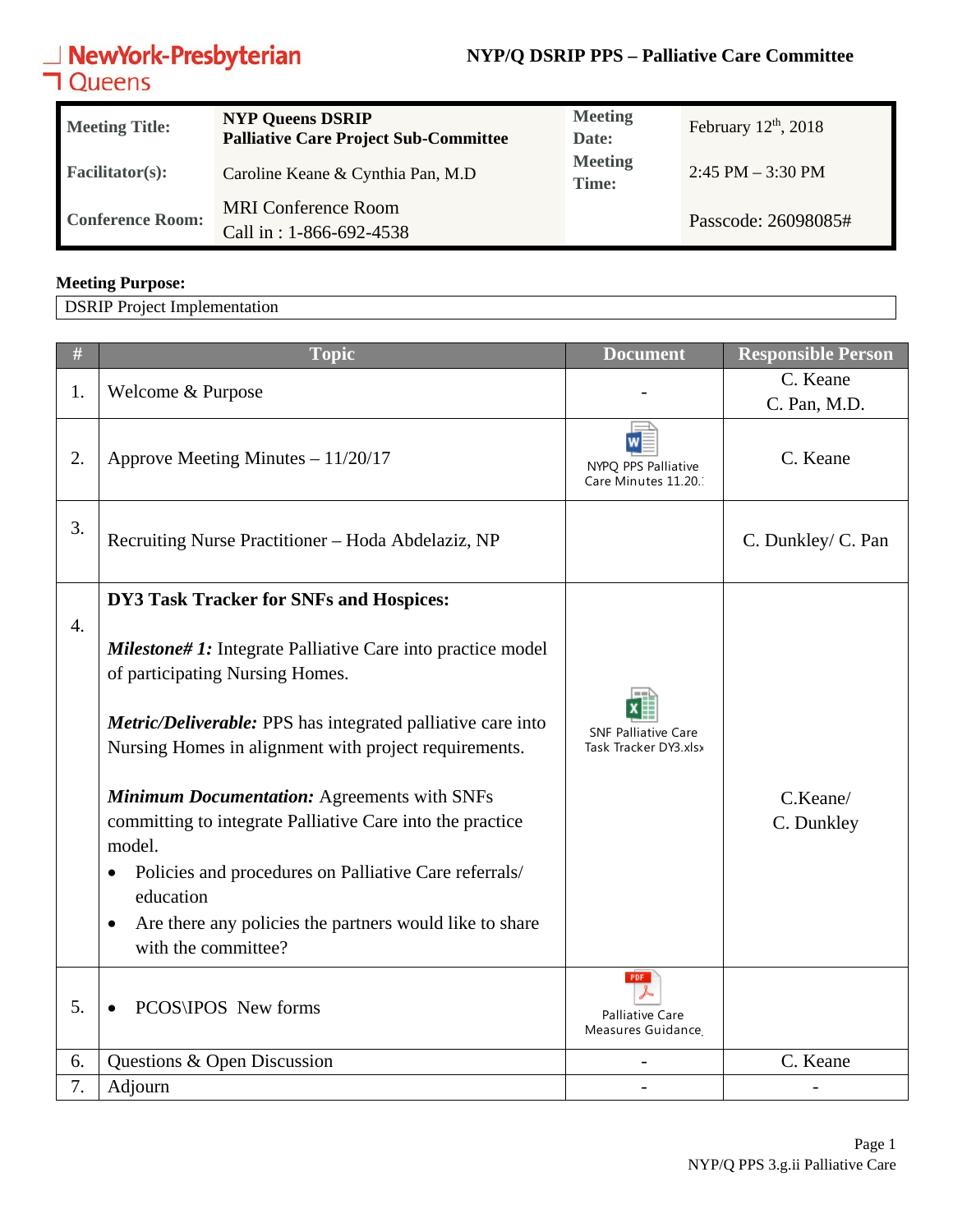## **New York-Presbyterian/Queens PPS**

Project 3.g.ii –Palliative Care Project *Project Committee Meeting February 13th 2018 2:45 PM –3:15 PM EST*

**Attendees**: K. Fung (NYPQ), C. Duffy (St. Mary's), M. Salomon), E. Linchasky (Dry Harbor), M. Dutch (Forest View), C. Keane (NYPQ) , G. Defeo (VNSNY), Cipora Moskowitz (Holliswood), Jay Sing (Margaret Tietz ), John –Diaz Chiamack (Hospice of NY ), A. Marchand (Margaret Tietz) , K. Wiltshire (Elmhurst )

| <b>Topic</b>                                      | <b>Discussion</b>                                                                                                                                                                                                                                                                                    | <b>Actions</b>                                                                                                           |
|---------------------------------------------------|------------------------------------------------------------------------------------------------------------------------------------------------------------------------------------------------------------------------------------------------------------------------------------------------------|--------------------------------------------------------------------------------------------------------------------------|
| Agenda:<br>1.                                     | Welcome & Purpose<br>$\bullet$<br><b>Approve Meeting Minutes</b><br><b>Recruiting NP</b><br>DY3 Deliverables<br>MOLST and eMOLST                                                                                                                                                                     | N/A<br>$\bullet$                                                                                                         |
| 2. Approve Meeting<br><b>Minutes:</b><br>C. Keane | The Committee reviewed the meeting minutes from 11.20.17<br>$\bullet$                                                                                                                                                                                                                                | The Committee<br>unanimously approved the<br>meeting minutes.                                                            |
| <b>Recruiting NP:</b><br>3.<br>C. Keane           | The Committee introduced Hoda Abdelaziz the new NP to aid in education in<br>the nursing homes.                                                                                                                                                                                                      | N/A                                                                                                                      |
| <b>DY3 Deliverables:</b><br>4.<br>C. Keane        | <b>Milestone#1:</b> Integrate Palliative Care into practice model of participating<br>Nursing Homes.<br><b>Metric/Deliverable:</b> PPS has integrated palliative care into Nursing Homes in<br>alignment with project requirements.                                                                  | PPS Partners please send<br>the PMO proof of an<br>agreement or contract with<br>a hospice or palliative care<br>onsite. |
|                                                   | <b>Minimum Documentation:</b> Agreements with SNFs committing to integrate<br>Palliative Care into the practice model.<br>Palliative care/comfort care has been integrated into the practice mode with<br>$\bullet$<br>SNF partners. When the plan of care requires care comfort care, the SNF staff | Please send policies and<br>procedures on referrals to<br>palliative care to the PMO.                                    |